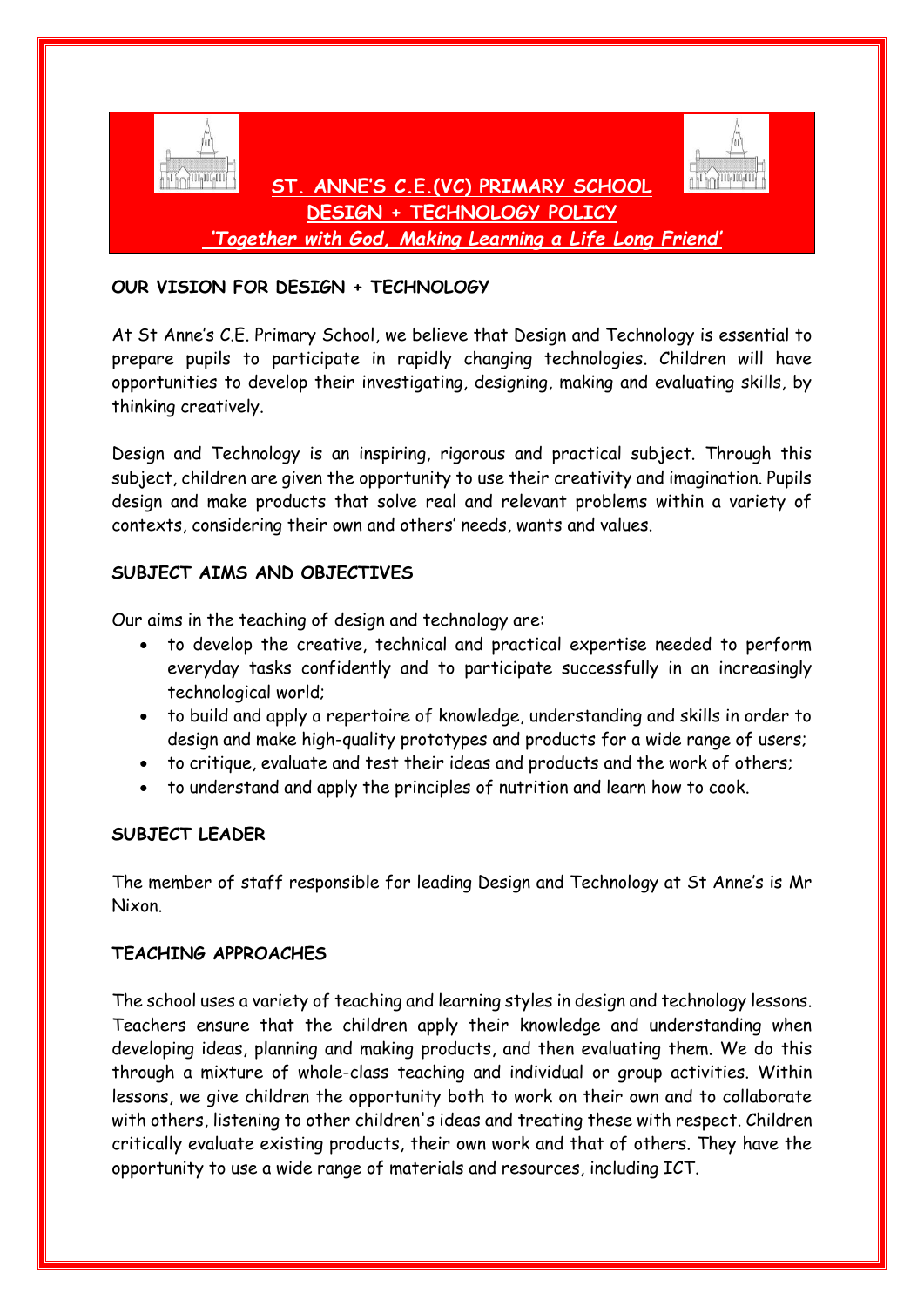In all classes, there are children of differing attainment levels. We recognise this fact and provide suitable learning opportunities for all children by matching the challenge of the task to the attainment of the child. We achieve this through a range of strategies:

- setting common tasks that are open-ended and can have a variety of results;
- setting tasks of increasing difficulty where not all children complete all tasks;
- grouping children by attainment, and setting different tasks for each group;
- providing a range of challenges through the provision of different resources;
- using additional adults to support the work of individual children or small groups.

## **PLANNING**

D.T. is a foundation subject in the National Curriculum. At St Anne's C.E. V.C. School, we use the thematic/topic approach as the basis for our curriculum planning in D.T. We use the National Curriculum as the basis for our curriculum planning in D.T. We have adapted the National Curriculum to our local circumstances along with use of the Success Criteria in the D.T. 2018 document. These plans define what we will teach, and ensure an appropriate balance and distribution of work across each term.

We plan the activities in D.T. so that they build on the children's prior learning. While we give children of all levels of attainment the opportunity to develop their skills, knowledge and understanding, we also plan progression into the D.T. Success Criteria skills document, so that there is an increasing challenge for the children as they move up through the school.

# **CONTRIBUTION OF DESIGN AND TECHNOLGY TO THE DEVELOPMENT OF OTHER SUBJECTS**

#### **English**

Design and Technology contributes to the teaching of English at St Anne's Primary School by providing valuable opportunities to reinforce what the children have been doing during their English lessons. Discussion, drama and role-play are important ways that we employ for the children to develop an understanding of the fact that people have different views about design and technology. The evaluation of products requires children to articulate their ideas and to compare and contrast their views with those of other people. Through discussion, children learn to justify their own views and clarify their design ideas.

# **Mathematics**

In Design and Technology, there are many opportunities for children to apply their mathematical skills through choosing and using appropriate ways of calculating measurements and distances. They learn how to check the results of calculations for accuracy, also learning how to choose an appropriate degree of accuracy for different contexts. Children learn to measure and use equipment correctly. They apply their knowledge of fractions and percentages to describe quantities and calculate proportions.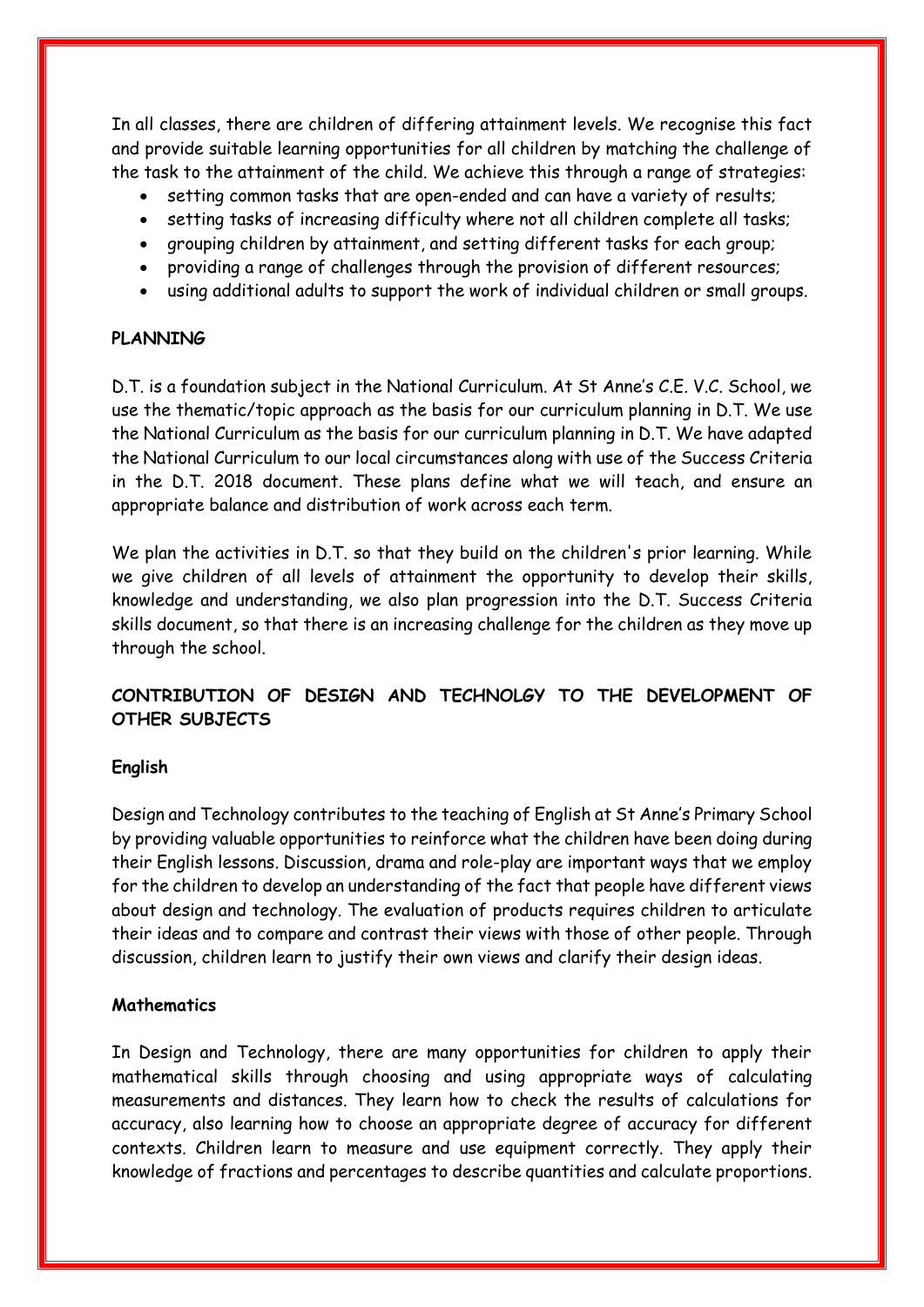The children will carry out investigations, and in doing so they will learn to read and interpret scales, collect and present data, and draw their own conclusions. They will learn about size and shape, and make practical use of their mathematical knowledge, in order to be creative and practical in their designs and modelling.

## **Personal, social and health education (PSHE) and citizenship**

Design and Technology contributes to the teaching of personal, social and health education and citizenship. We encourage the children to develop a sense of responsibility in following safe procedures when making things. They also learn about health and healthy diets. Their work encourages them to be responsible and to set targets to meet deadlines, and they also learn, through their understanding of personal hygiene, how to prevent disease from spreading when working with food.

## **Spiritual, moral, social and cultural development**

The teaching of design and technology offers opportunities to support the social development of our children through the way in which we expect them to work with each other in lessons. Our groupings allow children to work together, and give them the chance to discuss their ideas and feelings about their own work and the work of others. Through their collaborative and cooperative work across a range of activities and experiences in design and technology, the children develop respect for the abilities of other children, and a better understanding of themselves. They also develop a respect for the environment, for their own health and safety, and for that of others. They develop their cultural awareness and understanding, and they learn to appreciate the value of differences and similarities. A variety of experiences teaches them to appreciate that all people are equally important, and that the needs of individuals are not the same as the needs of groups.

# **Computing**

Computing enhances the teaching of Design and Technology, wherever appropriate, in all key stages. Children use software to enhance their skills in designing and making things. Younger children are able to use simple desktop-publishing software to try out designs. Older children use an ICT control program to control mechanisms and to get them to move in different ways, either in a virtual world or via an infrared connection to working models. The children also use ICT to collect information and to present their designs through a range of design and presentation software.

# **INCLUSION**

We teach Design and Technology to all children, whatever their attainment and individual needs. Design and Technology forms part of our school curriculum policy to provide a broad and balanced education for all our children. Our teachers provide learning opportunities that are matched to the needs of children with learning difficulties. We